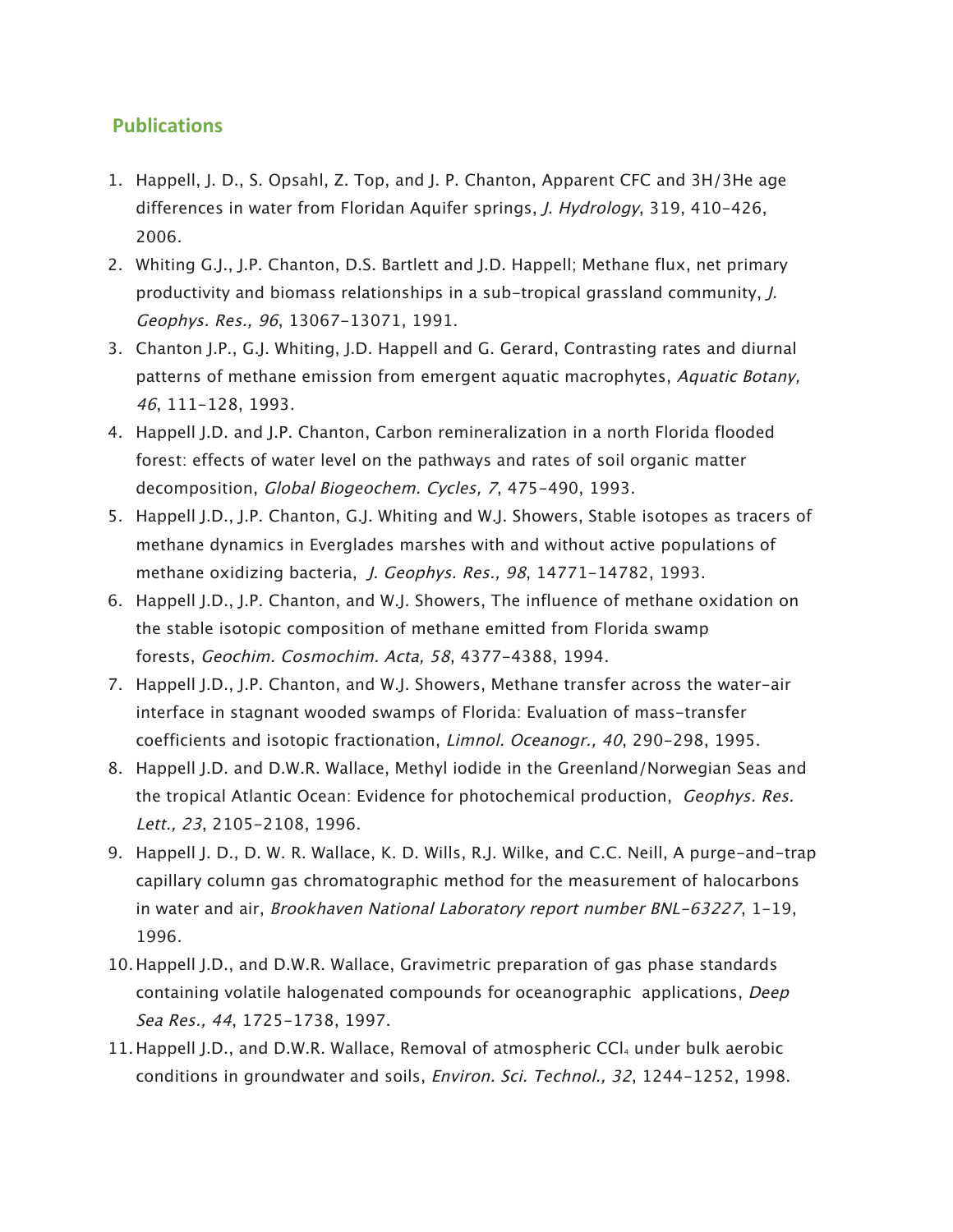- 12.Happell J.D., and M. P. Roche, Soils: A global sink of atmospheric carbon tetrachloride, Geophys. Res. Lett., 30(2), 1088, doi:10:1029/2002GL015957, 2003.
- 13.Happell J.D., R.M. Price, Z. Top, and P.K. Swart, Evidence for the removal of CFC-11, CFC-12, and CFC-113 at the groundwater-surface water interface in the Everglades, J. Hydrol. 279, 94-105, doi:10:1016/S0022-1694(03)00169-0, 2003.
- 14. Price, R.M., Z. Top, J.D. Happell, and P.K. Swart, Use of tritium and helium to define groundwater flow conditions in Eveglades National Park, Water Resour. Res., 39(9),1267, doi:10:1029/2002WR001929, 2003.
- 15.Happell, J.D., G.O. Őstlund, and A.S. Mason, A history of atmospheric tritium gas (HT): 1950-2002, Tellus, 56B, 183-193, 2004.
- 16.Whiting G.J., J.P. Chanton, D.S. Bartlett and J.D. Happell; Methane flux, net primary productivityand biomass relationships in a sub-tropical grassland community; J. Geophys. Res., 96; 1991; 13067-13071
- 17.Chanton J.P., G.J. Whiting, J.D. Happell and G. Gerard; Contrasting rates and diurnal patterns of methane emission from emergent aquatic macrophytes; Aquatic Botany, 46; 1993; 111-128.
- 18.Happell J.D. and J.P. Chanton; Carbon remineralization in a north Florida flooded forest: effects of water level on the pathways and rates of soil organic matter decomposition; Global Biogeochem. Cycles, 7; 1993; 475-490.
- 19.Happell J.D., J.P. Chanton, G.J. Whiting and W.J. Showers; Stable isotopes as tracers of methane dynamics in Everglades marshes with and without active populations of methane oxidizing bacteria; J. Geophys. Res., 98; 1993; 14771-14782.
- 20.Happell J.D., J.P. Chanton, and W.J. Showers; The influence of methane oxidation on the stable isotopic composition of methane emitted from Florida swamp forests; Geochim. Cosmochim. Acta, 58; 1994; 4377-4388.
- 21.Happell J.D., J.P. Chanton, and W.J. Showers; Methane transfer across the water-air interface in stagnant wooded swamps of Florida: Evaluation of mass-transfer coefficients and isotopic fractionation; Limnol. Oceanogr., 40; 1995; 290-298.
- 22.Happell J.D. and D.W.R. Wallace; Methyl iodide in the Greenland/Norwegian Seas and the tropical Atlantic Ocean: Evidence for photochemical production; Geophys. Res. Lett., 23; 1996; 2105-2108.